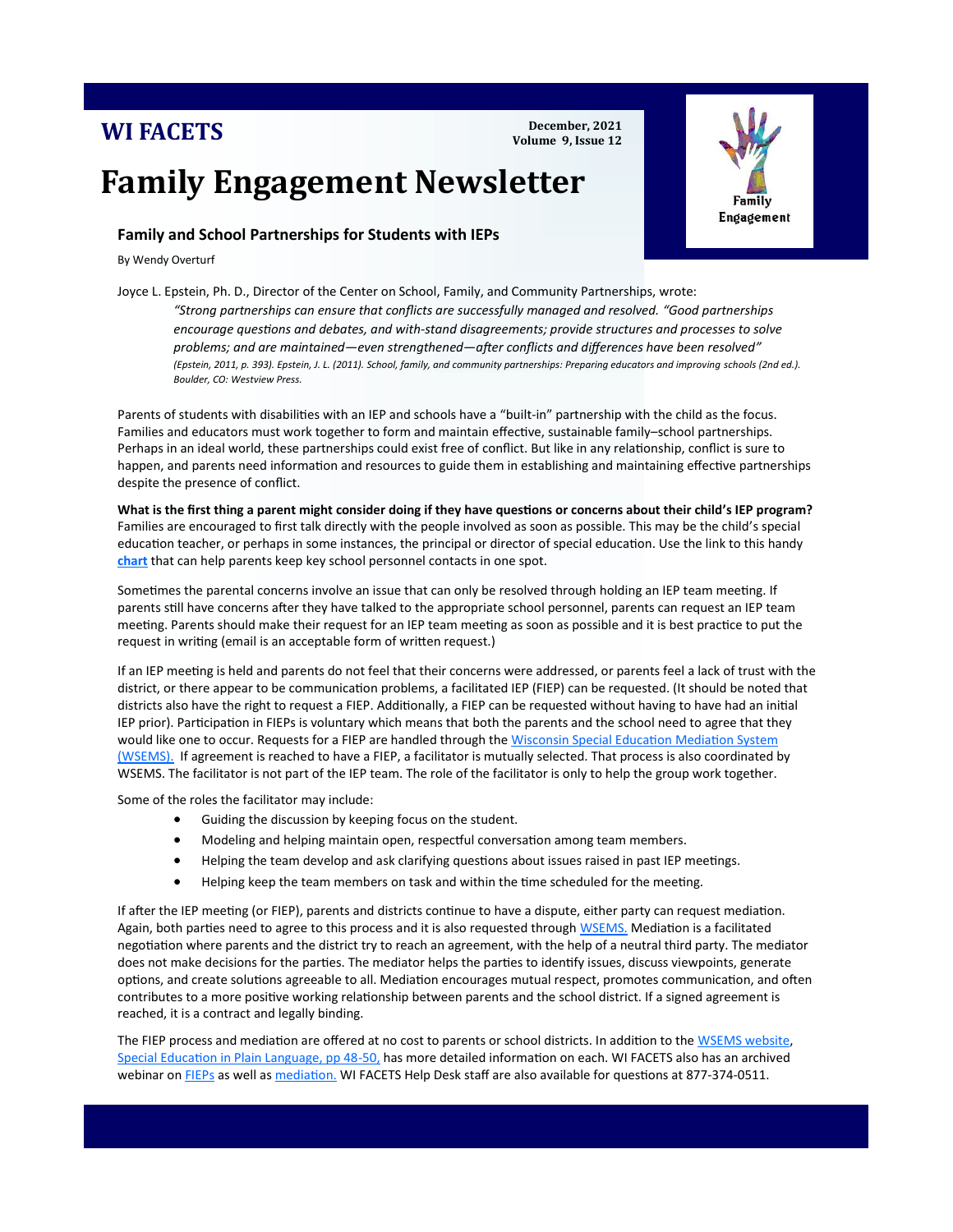### **Statewide Events**

## **[First Nations Studies 2021](https://dpi.wi.gov/amind/events/first-nations-studies-2021-2022-webinar-lecture-series-changing-narrative-cultural)-2022 <u>Webinar Lecture Series:</u>**  $\blacksquare$

*<u>Changing the Narrative: Cultural</u> Representation in the Classroom and* special health care needs. *[Popular Culture](https://dpi.wi.gov/amind/events/first-nations-studies-2021-2022-webinar-lecture-series-changing-narrative-cultural)* <u>Popului Culture</u>

Images of Native people are everywhere, **Autism Society of Wisconsin's 30th**  [advertising, fashion, and popular cult](https://www.asw4autism.org/event-cal/30th-annual-conference/)ure. [But what happens wh](https://www.asw4autism.org/event-cal/30th-annual-conference/)en those cultural representations are incorrect or based on stereotypes? In this talk, Professor Dr. Katrina Phillips (Red Cliff Ojibwe) examines the long history of Native cultural representation - and misrepresentation – and offers **Location: Kalahari Resort and Convention:** suggestions on how to more deeply [representation in the classroom. T](http://www.uww.edu/ce/camps/additional/ecc)here **Conference** [are NO registr](http://www.uww.edu/ce/camps/additional/ecc)ation fees to participate in these webinars offered by the DPI American Indian Studies Program, which are funded through the Individuals with Disabilities Education Improvement Act Providers as We Take on Some of the Big  $T_{\rm T}$ from books, movies, and television to engage with Native history and (IDEA).

**Date:** December 8, 2021, 10am-12pm

#### information sharing, hands on activities, **Family Engagement Community of [Practice and Learning](https://drive.google.com/file/d/1UugORReqojIxoxrbRqqsNsL5s8mbF7Hk/view) constraints**

This event is for educators, families, caregivers, and others who want to see improvement in family engagement across the state of Wisconsin. Using the Dual Capacity-Building for Family-School **Date: Departy Date: April 12-13, 2019** rature sings maillework, learn nome<br>experts in the field, participate in book **Circles of Life Conference-Save the Date!** [studies, and other professional learning](http://www.circlesoflifeconference.com/)  opportunities designed for educators and parents, and families. This is a virtual event, to be held on the second Wednesday of the month through May **Date:** May 2-3, 2019 2022.

Date: December 8, 2021, 4pm-5pm

#### **Save the Date!**

**2019 Endless Possibilities Conference: Training for Home Language Disabilities- Save the Date! [Interpreters:](https://wifacets.org/training/2021-22-connections-home-language-interpreters)**

**Supporting Families Through the** 

2, *Transforming the Impossible to*  **[Special Education Process](https://wifacets.org/training/2021-22-connections-home-language-interpreters)** *Possible—Journey from Special Education*  One-day virtual trainings offered in 2022: January  $18^{\text{th}}$ ,  $19^{\text{th}}$  and  $25^{\text{th}}$ .



## **At Home Learning Strategies**

#### **[Early Literacy Activity Calendar: December 2021](https://ideas.demco.com/blog/early-literacy-activity-calendar-december-2021/)**

Parents and kids connect while practicing reading, math, science, and more. This month's activities include making a gingerbread house, creating original holiday songs, and building a snowman together.

#### **December Bucket List and Kids' Holiday Calendar**

December is full of so much fun and merry memory-making! This simple craft with [free printables](https://www.thispilgrimlife.com/december-bucket-list-kids-holiday-calendar/) will help your kids keep track of all the fun events and traditions they are anticipating. Parents can print off a free December bucket list for more holiday family ideas. This [link](https://www.youtube.com/watch?v=JvViSz50i3Q) shows a video on how to make the countdown calendar and see this simple holiday craft in action.

#### **National Cookie Day—December 4, 2021**

Celebrate this day by making your favorite cookie. Preparing recipes is a great way to practice measuring skills while having fun! Watch this [cute video](http://www.hellokids.com/c_30941/daily-kids-news/national-cookie-day) that shows two children giving directions on how to make a batch of chocolate chip cookies.





#### **National Poinsettia Day - December 12th**

Learn all about poinsettias in this fun [video for kids.](https://www.youtube.com/watch?v=ymgdsWr326A) Craft a beautiful Christmas [poinsettia flower ornament](https://www.firstpalette.com/craft/poinsettia-ornament.html) using a pipe cleaner and some paper or felt. Printable poinsettia patterns are included for easy crafting.

#### **Crossword Puzzle Day—December 21, 2021**

Crossword puzzles will help your child improve vocabulary and problem-solving skills. Check out [these](https://lovattspuzzles.com/kids/childrens-online-puzzles/spellbound/)  [online crossword puzzles](https://lovattspuzzles.com/kids/childrens-online-puzzles/spellbound/) that are intended for older children.

#### **First Day of Winter (Winter Solstice)**



On December 21st, in the northern hemisphere, we experience the shortest day of the year and the day with the least amount of sunlight. This is called the winter solstice. After the winter solstice, we start to have more sunlight little by little until we make it to the summer solstice. To learn more about winter solstice check out this short [PBS video.](https://www.youtube.com/watch?v=DGrosW14M-E)

Celebrate the Winter Solstice by giving back to nature. One fun tradition is to decorate a tree outside with edible treats for wild animals. Here are some ideas:

- \* Homemade popcorn and fresh cranberries garland
- \* Sliced oranges, apples, pears, carrots, or parsnips hung on strings
- \* [Cookie cutter bird seed feeders](http://mamapapabubba.com/2012/11/14/cookie-cutter-bird-seed-feeders-a-toddler-friendly-method/)
- \* [Orange birdseed ornaments](http://www.bystephanielynn.com/2013/12/orange-birdseed-ornaments-homemade-citrus-bird-feeders.html)
- \* Pinecone bird feeder with [peanut butter](http://www.theoutdoorparent.com/?p=645) or [lard \(fat\)](https://babbledabbledo.com/science-for-kids-pinecone-birdfeeders/)

Nothing is better on a cold winter night then snuggling up in a blanket with a good book. Check out this **[book list](https://wehavekids.com/education/Great-Books-to-Read-with-Your-Kids-in-December)**. Some might be available at your local library. Many libraries often also have a special book section set up to display holiday themed books.

#### **[National Thank You Note Day—D](https://www.timeanddate.com/holidays/fun/thank-you-note-day#:~:text=Fun%20Holiday%3A%20Thank%20You%20Note%20Day%20Observances%20,%20%20Thu%20%206%20more%20rows%20)ecember 26, 2021**



This day encourages Americans to take a moment and write down their thoughts of gratitude for the presents they have received from their loved ones. While a verbal "thank you" can convey your feelings, thank you notes are a much more meaningful way to return the favor, especially considering the time and reflective thinking one needs to spend in writing such a letter. Plus, it is a great way for children to practice their writing skills. These printable fill-in-the-[blank thank you cards](https://kidsactivitiesblog.com/22900/printable-fill-in-the-blank-thank-you-cards/) are perfect for post -holiday gratitude and can help younger writers get started. These are a free download, but you need to scroll to the bottom of page and enter your email address.

#### **Kwanzaa - December 26, 2021-January 1, 2022**

[Watch and listen to the read aloud of Li](https://www.youtube.com/watch?v=f49kg8DMZyA)'l Rabbit's Kwanzaa by Donna Washington to bring this African American holiday to life. The holiday celebrates family, community, and culture over seven days.



#### **New Year's Eve**



New Year's Eve is a special time to reflect upon the past year and to celebrate all of the amazing goals and dreams one has for the upcoming year. If you are looking for ideas be sure to check this [website](https://www.happinessishomemade.net/10-new-years-eve-activities-for-kids/) for great activities for kids.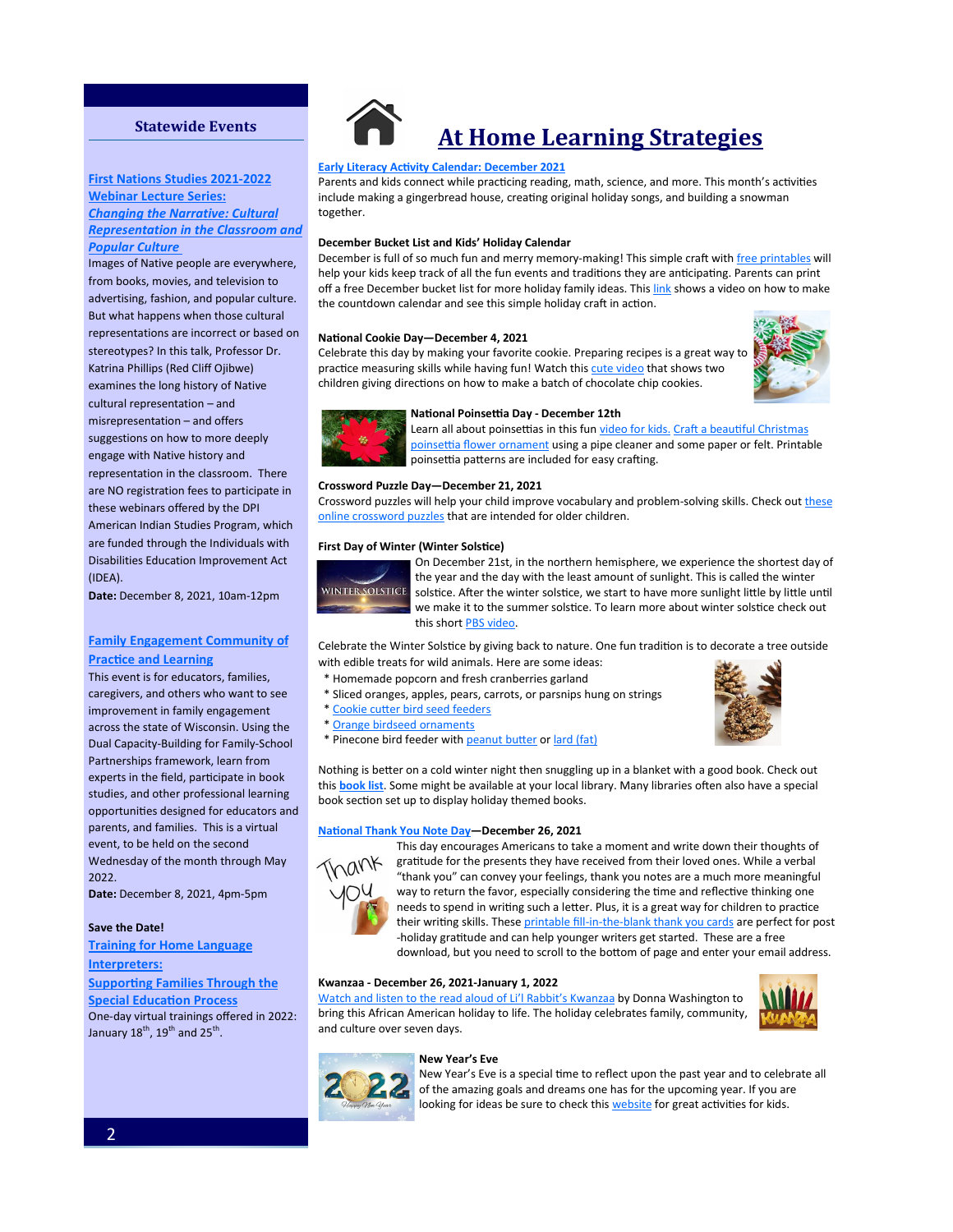## **Online Resources: Communication**

#### **[Center for Parent Information and Resources \(CPIR\)](http://www.parentcenterhub.org/qa2/)**

The **[Individuals with Disabilities Education Act](https://www.parentcenterhub.org/repository/idea/)** (IDEA) strongly supports the parents' right to be involved in the special education their child receives. As IDEA states: "Almost 30 years of research and experience has demonstrated that the education of children with disabilities can be made more effective by… strengthening the role and responsibility of parents and ensuring that families … have meaningful opportunities to participate in the education of their children at school and at home." This website provides many resources for parents so that they can be an active participant in the IEP process.

#### **[WI FACETS IEP Checklist](https://wifacets.org/sites/default/files/iep_checklist.pdf)**

The IEP checklist takes you through three steps - preparing for, participating in and following up after the IEP. Be ready for your next IEP meeting with our easy to follow checklist.

#### **[Wisconsin Statewide Parent](http://wspei.org/)-Educator Initiative (WSPEI)**

WSPEI is all about partnerships. Its goal is to help families and school districts find or create the resources that will help them build positive working relationships that lead to shared decision making and better outcomes for the student. It supports increased sharing of information among families, schools, projects, organizations, and agencies through networking meetings, conferences, person-to-person contact, and media.

#### **[Communicating with ELL Families: 10 Strategies for Schools](https://www.nea.org/professional-excellence/student-engagement/tools-tips/communicating-ell-families-10-strategies)**

There are many ways that educators and administrators can connect with families of English language learners (ELLs) and keep that communication strong. This communication can be challenging to figure out, but it many cases, it can make a tremendous difference in students' learning. This website offers some tips for schools, many of which are based on lessons learned during the COVID -19 pandemic.

#### **[It Takes a Village to Teach a Child](http://parents-teachers.com/lib/Disagreements_Between_Parents_And_Teachers_-_Handling_Them_Productively/)**

It truly does take a village to educate a child. Educators need the cooperation of parents as partners in the educational process. In an ideal world, all parents, teachers, and school administrators would always agree on the best practices for teaching children. However, disagreements happen. Those disagreements can be emotionally charged and if those disagreements are not resolved, parents and school staff can end up working in different directions. Then it is often the student that suffers. To further the goal of building bridges between parents and teachers, the website provides several resources related to home-school communication and conflict resolution strategies.

#### **[Tips for Parents: Parent –Teacher Conferences](http://www.colorincolorado.org/article/tips-parents-parent-teacher-conferences)**

Learn more about parent-teacher conferences and how you can use the meeting to ask questions that will help your child. The content is available in both Spanish and English.

#### **[Key Questions to Ask at Your Child](https://www.pta.org/docs/default-source/files/programs/national-standards-for-family-school-partnerships/embargoed-parent-check-list.pdf)'s School**

As a parent you have a key role in your child's education—you can help bridge your child's transition from home to school and give them the best chance at success in learning and in life. While your child's education begins at home, this tool provides you with a set of questions to ask, and important issues to consider when approaching your child's teachers, principals, and counselors about their development. As a parent or caregiver, it can be hard to know how to support your child's learning, but asking your child's educators the right questions is a good place to start.

#### **[National PTA Standards for Family](https://www.pta.org/home/run-your-pta/National-Standards-for-Family-School-Partnerships)-School Partnerships**

The benefits of family-school-community partnerships are many: higher teacher morale, more parent involvement, and greater student success are only a few. This website outlines the standards developed by the National PTA for effective family-school partnerships. The website also has links to other resources related to building these partnerships.

#### **Building Parent-[Teacher Relationships](http://www.readingrockets.org/article/building-parent-teacher-relationships)**

Effective communication is essential for building school-family partnerships. It constitutes the foundation for all other forms of family involvement in education.This website provides strategies that have been effective in improving parent-teacher communications.





#### **Supporting Neurodiverse Students**

The Supporting Neurodiverse Students (SNS) Professional Learning System provides training to support educators and families serving students with disability-related needs in the area of social and emotional learning (SEL). The goal of the SNS is to support a skills -based approach to challenging behaviors that will improve a student's social understanding and self-management. The SNS System provides learning opportunities focusing on self-regulation, social communication, flexibility, resilience, sensory processing, and executive functioning. It supports learning about disability-related needs that often occur for students with differences in social and emotional skill sets (e.g., students with autism, students with emotional behavioral disabilities, and students with other disabilities that impact social and emotional learning competencies). These are both no-cost virtual events:

#### **[Flexibility: It](https://cesa1.app.neoncrm.com/np/clients/cesa1/event.jsp?event=2754&)'s a Skill**

Students who exhibit challenging behavior outputs often struggle with flexibility. When rigid patterns interfere with learning, flexibility skills become a support we can use to impact outcomes. This workshop will explore learning centers focused on how the brain works and the factors that impact the student's ability to access and use flexibility. Strategies for adult behavior change to support a student who shows up with deficits in flexibility will also be covered.

#### **Date: 12/1/21, 1pm-3pm**

#### **[Body Processing](https://cesa1.app.neoncrm.com/np/clients/cesa1/event.jsp?event=2950&) - Regulation and [Sensory](https://cesa1.app.neoncrm.com/np/clients/cesa1/event.jsp?event=2950&)**

This day will not only cover strategies and understanding but will help clarify the difference between regulation and sensory.

**Date: 12/3/21, 8:30am-11:30am**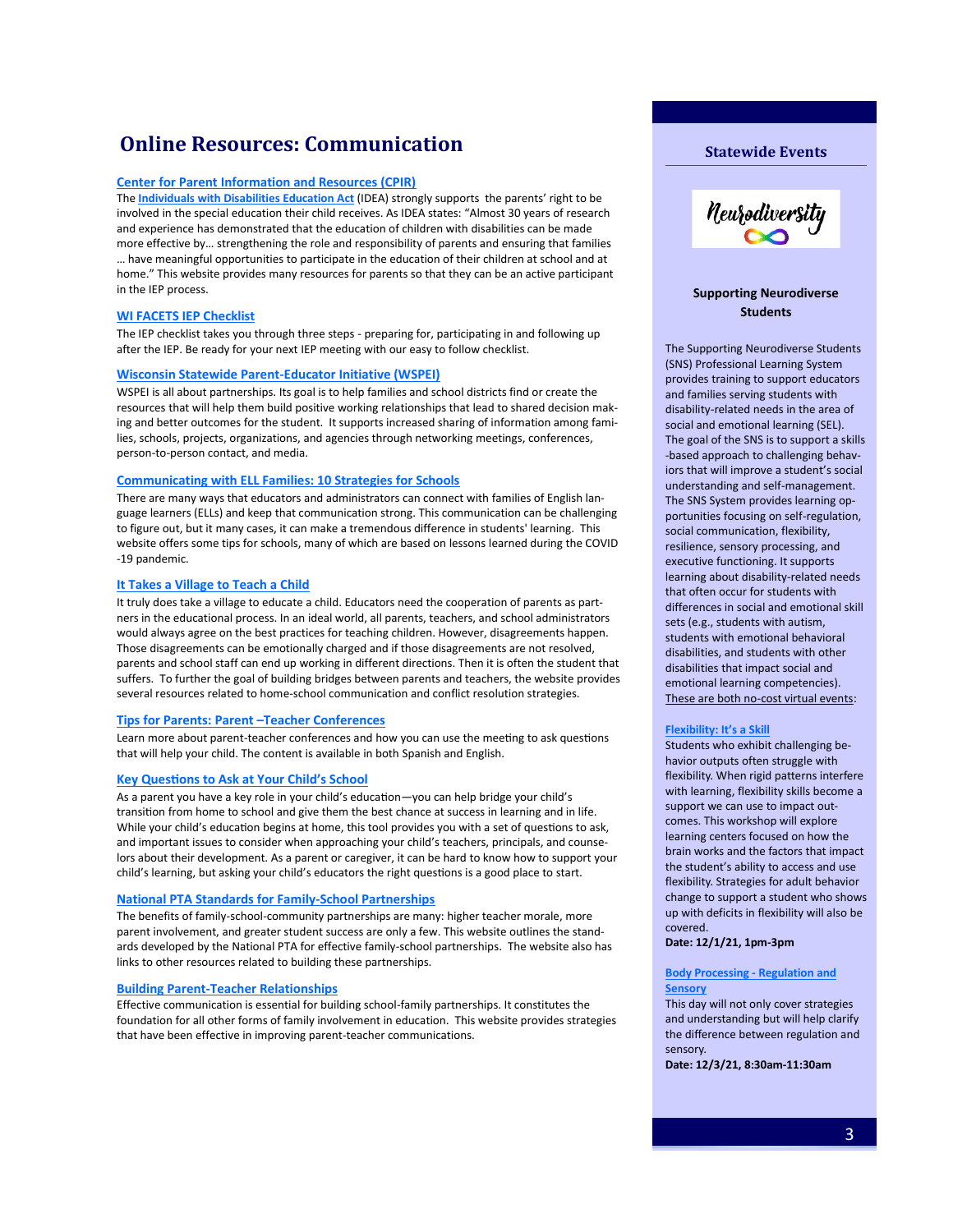#### **WI FACETS**



**Event title links to information [&](http://www.wifacets.org/events)  registration for WI FACETS FREE workshops & w**e To register by phone: 877-374-0511 **All webinars 12:00—1:00 PM (unless otherwise noted)**

#### **[Assistive Technology \(AT\) Forward](https://wifacets.org/events/event/assistive-technology-forward)**

**Presenters:** Jennifer Schubring & Cassie Frost , Speech/Lang. Pathologists **Date:** December 1, 2021

#### **[WSEMS: Friendly & Productive IEPs](https://wifacets.org/events/event/wsems-friendly-productive-ieps-2)**

**Presenter** Courtney Salzer, WI FACETS and Nissan Bar-Lev, CESA 7 **Date:** December 6, 2021

#### **[Mindfulness for Students with](https://wifacets.org/events/event/mindfulness-students-disabilities-0)  [Disabilities](https://wifacets.org/events/event/mindfulness-students-disabilities-0)**

**Presenter:** Shannon Stuart, UW-**Whitewater Date:** December 8, 2021

#### **[Useful Resources in the IEP Process](https://wifacets.org/events/event/useful-resources-iep-process-spanish)  [\(Spanish\)](https://wifacets.org/events/event/useful-resources-iep-process-spanish)**

**Date:** December 9, 2021, 2021 Training in Spanish - To register, contact Nelsinia Ramos, [nramos@wifacets.org](mailto:nramos@wifacets.org)

#### **[IEP 10: Parent Rights in the IEP Process](https://wifacets.org/events/event/iep-10-parent-rights-iep-process-0)**

**Presenter:** Matthew Zellmer, WI FACETS **Date:** December 14, 2021, 12-12:30pm

### **[Part C of IDEA: The Early Intervention](https://wifacets.org/events/event/part-c-idea-early-intervention-program-infants-toddlers-disabilities-wi)  [Program for Infants & Toddlers with](https://wifacets.org/events/event/part-c-idea-early-intervention-program-infants-toddlers-disabilities-wi)  [Disabilities in WI](https://wifacets.org/events/event/part-c-idea-early-intervention-program-infants-toddlers-disabilities-wi)**

**Presenter:** Lori Wittemann, Dept. of Health Services **Date:** December 15, 2021

#### **[IEP 11: Useful Resources in the IEP](https://wifacets.org/events/event/iep-11-useful-resources-iep-process-0)  [Process](https://wifacets.org/events/event/iep-11-useful-resources-iep-process-0)**

**Presenter:** Bonnie Vander Meulen, WI FACETS **Date:** December 21, 2021, 12-12:30pm





#### **Rule Change for Identifying Emotional Behavioral Disability (EBD) Goes into Effect December 1, 2021**

The rule change for the identification of an Emotional Behavioral Disability was filed by the DPI on October 15, 2021. All Individualized Education Program (IEP) teams must use the new criteria to identify an Emotional Behavioral Disability for referrals for special education dated on or after December 1, 2021. The updated Wisconsin Administrative Rule may be found at [Wisconsin Legislature CR 20](https://docs.legis.wisconsin.gov/code/register/2021/790A3/register/cr/cr_20_073_rule_text/cr_20_073_rule_text)-073 Rule Text. The language in the rule was revised and condensed for clarity and objectivity, as well as to make the rule less ambiguous and subjective. Thus, the rule revision:

● Reworded language throughout the rule to more closely align with the federal definition described in the Individuals with Disabilities Education Act (IDEA).

● Added consideration of "sudden onset due to an emerging mental health condition" to allow for circumstances when there may be a high frequency or intensity of observable behaviors over a shorter period of time or multiple acute episodes.

● Made explicit that behaviors occur in BOTH academic and non-academic settings in school. Observable behaviors are still required to occur in school and in the home or the community.

The following documents are posted to the Wisconsin DPI [Emotional Behavioral Disability](https://dpi.wi.gov/sped/program/emotional-behavioral-disability) and the [Professional Learning Event](https://dpi.wi.gov/sped/program/collaborative-special-education-support/professional-learning-events) webpage, and provide a summary in plain language of the key changes to Section 11.36 (7) of the Wisconsin Administrative Rule addressing the identification for Emotional Behavioral Disability.

[Revisions to Emotional Behavioral Disability Identification Comparison Chart](https://dpi.wi.gov/sites/default/files/imce/sped/pdf/ebd-rule-change-comp-chart.pdf) - Side by Side [Revisions to Emotional Behavioral Disability Identification Comparison Chart](https://dpi.wi.gov/sites/default/files/imce/sped/pdf/ebd-rule-change-comp-chart-af.pdf) - Alternate Format [Summary of Rule Change for Emotional Behavioral Disability](https://dpi.wi.gov/sites/default/files/imce/sped/pdf/ebd-rule-change-12-01-21.pdf) [Summary of Rule Change for Emotional Behavioral Disability \(video playlist\)](https://www.youtube.com/watch?v=NnHy6pZ0QPk&list=PLambIxavELha9KiB_5BHfL-l_QV7jaSUD&index=3&t=10s) [Revised EBD Criteria Worksheet](https://dpi.wi.gov/sites/default/files/imce/sped/pdf/EBD_CRITERIA_WORKSHEET.pdf)

## **Research to Read**

#### **Listening to Parents' Narratives: The Value of Authentic Experiences with Children with Disabilities and Their Families**

Collier, Margo; Keefe, Elizabeth B.; Hirrel, Laura A.*School Community Journal*, v25 n2 p221-242 2015

### **[Article Link](https://files.eric.ed.gov/fulltext/EJ1085720.pdf)**

A serious gap exists within special education preparation programs; many neglect to adequately prepare teacher candidates to engage with parents of children with disabilities to create effective family-school-community collaboration. This article describes the impact on the practices and dispositions of teacher candidates resulting from the implementation of a program called Families as Faculty (FAF), which was collaboratively designed and implemented by a university in the southwestern United States and the statewide Parent Training and Information Center. Teacher preparation programs providing students with authentic experiences to work collaboratively with parents can influence perceptions teacher candidates have toward parent involvement and collaboration. The present study was designed to examine the impact that the implementation of FAF in a graduate teacher preparation course had on teacher candidates' dispositions toward home-school collaboration. Data were collected during the course through teacher candidates' reflection papers and pre- and postquestionnaires. Additionally, the teacher candidates were administered a follow-up survey three years after they completed the course. Teacher candidates reported an increase in their understanding and appreciation of home-school collaboration following their experiences in FAF. Participants in the follow-up survey also indicated that these experiences continued to have long-lasting, positive impacts on their teaching practices and the school--family relationships they have formed with parents of children with disabilities.

#### **[Two Jobs, No Breaks: Employed and Caregiving](https://www.youtube.com/watch?v=I5g2RiOBgxs)**



 $\pmb{BPDD}$  One in 5 Wisconsinites is a family caregiver, and more than 80% of all care provided in the U.S. is by families. This is a great new video, produced by BPDD, featuring Employment Stories from Caregivers.